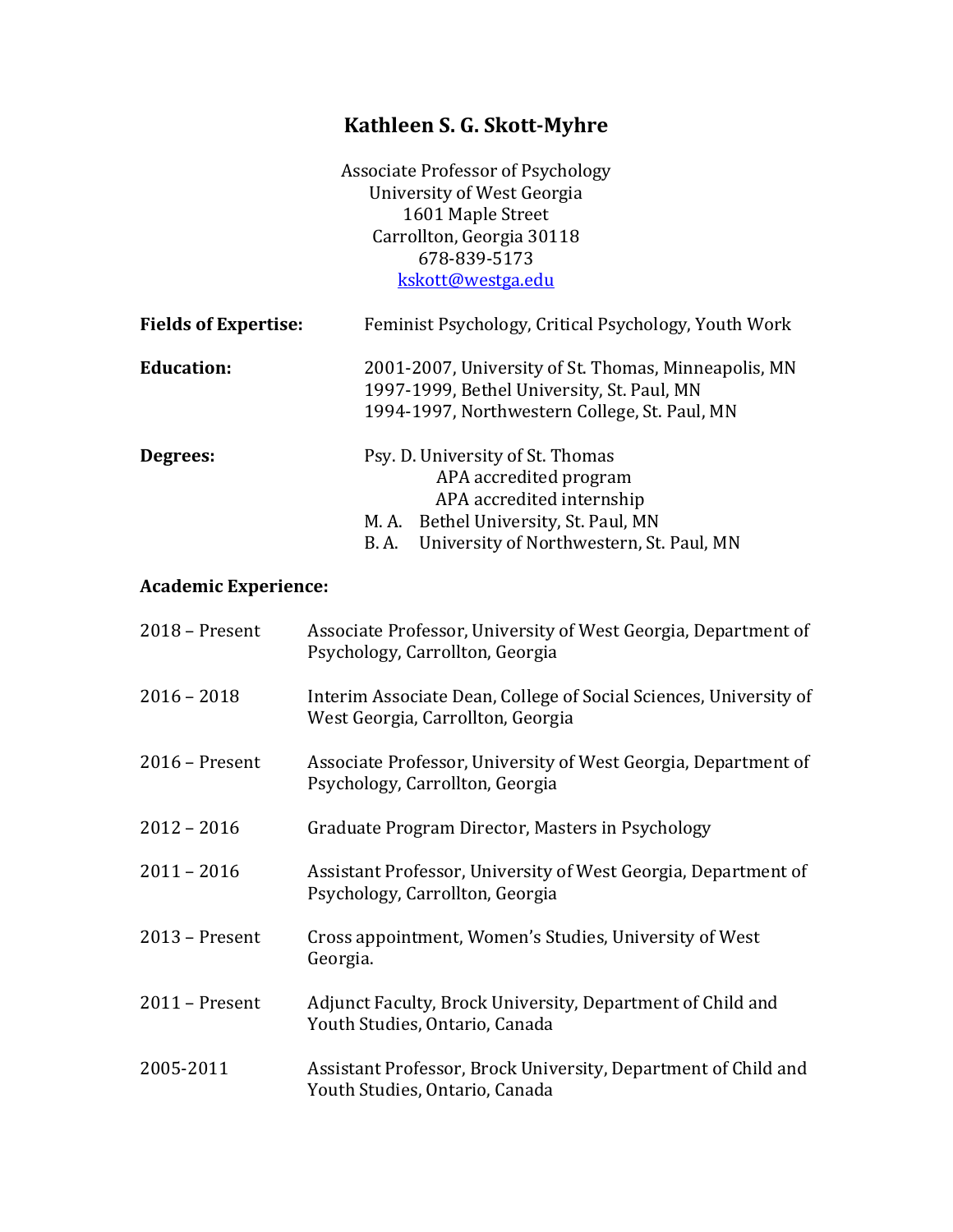| 2005      | Instructor, Miami University, Department of Psychology,<br>Oxford, Ohio                                           |
|-----------|-------------------------------------------------------------------------------------------------------------------|
| 2004      | Instructor, Brock University, Department of child and Youth<br>Studies, Department of Psychology, Ontario, Canada |
| 2002      | Instructor, Bethel University, Department of Psychology, St.<br>Paul, Minnesota                                   |
| 2000-2002 | Instructor, North Hennepin Community College, Department of<br>Psychology, Brooklyn Park, Minnesota               |
| 2001-2002 | Instructor, Normandale Community College, Department of<br>Psychology, Bloomington, Minnesota                     |

# **I. PUBLICATIONS**

#### **A. Books**

**Skott-Myhre, K. S. G,** (2017). Feminist spirituality under capitalism: Witches, fairies, and nomads. New York: Routledge.

- Skott-Myhre, H. A., **Skott-Myhre, K. G. S.,** Pacini-Ketchabaw, V. (eds) (2016). *Youthwork, Early education, and Psychology: Liminal Encounters.* New York: Palgrave Press.
- **Skott-Myhre, K. S. G**, Weima, K., Gibbs, H. (2012). *Three Stories: Women, autoethnography and family work.* Rotterdam: Sense Publishers.

# **B. Book Chapters**

- Skott-Myhre, H.A. and **Skott-Myhre, K.S.G**. (in press April 2019) A Post Qualitative, Transdisciplinary, Close Reading of Child and Youth Care and the Capacity of Love. In D. Williams and F. McSweeney (Eds) *Designing and conducting research in social science, health and social care.* New York: Routledge.
- **Skott-Myhre, K.S.G**., Skott-Myhre H.A. and Collins, D. (in press) Rakuness: Schizoanalysis and the work of Paul Soldner. In H.A. Skott-Myhre and D. Fancy (Eds) *Art as Revolt*. McGill Press.
- Skott-Myhre, H.A. and **Skott-Myhre, K.S.G**. (2018). 21st Century Youth Work: Life Under Global Capitalism. In P. Alldred, F. Cullen, K. Edwards and D. Fusco (Eds.) *The Sage Handbook of Youth Work Practice.* Sage Publishing.

Skott-Myhre, H., Pacini-Ketchabaw, V., & **Skott-Myhre, K. S. G.** (2016).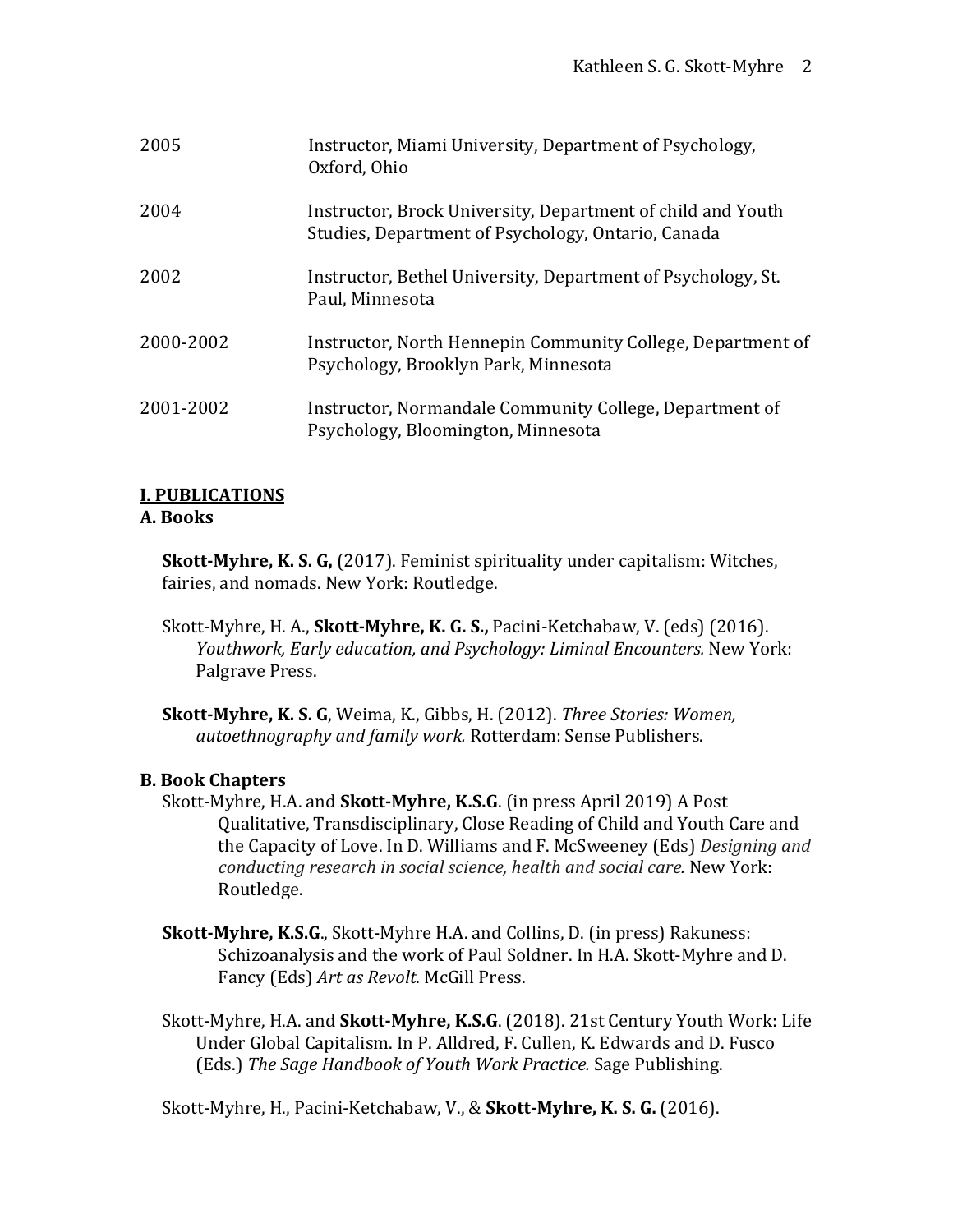Introduction: Immanent approaches and liminal encounters in youth-work, early education, and psychology. In H. Skott-Myhre, V. Pacini-Ketchabaw, & K. S. G. Skott-Myhre (eds) *Youthwork, early education, and psychology: Liminal encounters.* New York: Palgrave Press.

- **Skott-Myhre, K. S. G.** (2016). Immanent and critical encounters with psychology. In H. Skott-Myhre, V. Pacini-Ketchabaw, & K. S. G. Skott-Myhre (eds) *Youthwork, early education, and psychology: Liminal encounters.* New York: Palgrave Press.
- **Skott-Myhre, K. S. G.** (2016). Youth: A radical space of pilgrimage. In H. Skott-Myhre, V. Pacini-Ketchabaw, & K. S. G. Skott-Myhre (eds) *Youthwork, early education, and psychology: Liminal encounters.* New York: Palgrave Press.
- **Skott-Myhre, K. S. G.** (2015). A politically informed immanent spirituality for critical psychology. In I. Parker (ed). *Handbook of Critical Psychology*. London: Routledge. pp. 386-394.
- Skott-Myhre, H. A., SkottMyhre, J. D., **Skott-Myhre K. S. G**. & Harris R. (2004). Radical youth work: Creating and becoming everyone. In T. Strong and D. Pare (Eds). *Furthering talk: Advances in the discursive therapies*. Hingham MA: Kluwer Academic Press.

#### **C. Articles in Refereed Journals**

- Rodriguez, D., Skott-Myhre, H.A. and **Skott-Myhre K.S.G**. (Accepted) Shifting the logic: Losing children's bodies. *Journal of Progressive Human Services*.
- **Skott-Myhre, K.S.G.** (2018) A Deafening Silence: Fetishizing the Feminine by Wanna be Good Guys in the Academy. *Annual Review of Critical Psychology*. 16, 65-80.
- Rodriguez, D. X., Skott-Myhre, H., & **Skott-Myhre, K.** (2018). Our kids: Unaccompanied minors and the question of care. *Child & Youth Services*, *39*(2-3), 101-116.
- Skott-Myhre, H. A., **Skott-Myhre, K. S. G.,** Kouri, S., Smith, J. (2017). Orphan love in the age of capital. Jointly published, *Scottish Journal of Residential Care,*  15 (3) and *International Journal of Social Pedagogy* 5 (1), pp. 51-70.
- **Skott-Myhre, K. S. G.** (2015). The feminization of labour and the DSM-5. *Annual Review of Critical Psychology.* No. 12. pp. 71-78.
- Do Nascimento, A., Skott-Myhre, H.A. and **Skott-Myhre, K.S.G.** (2015). Revolutionary Entanglements: Transversal mappings of disability in the favela. *Disability and the Global South*. Vol. 2, No. 2. pp. 220-231.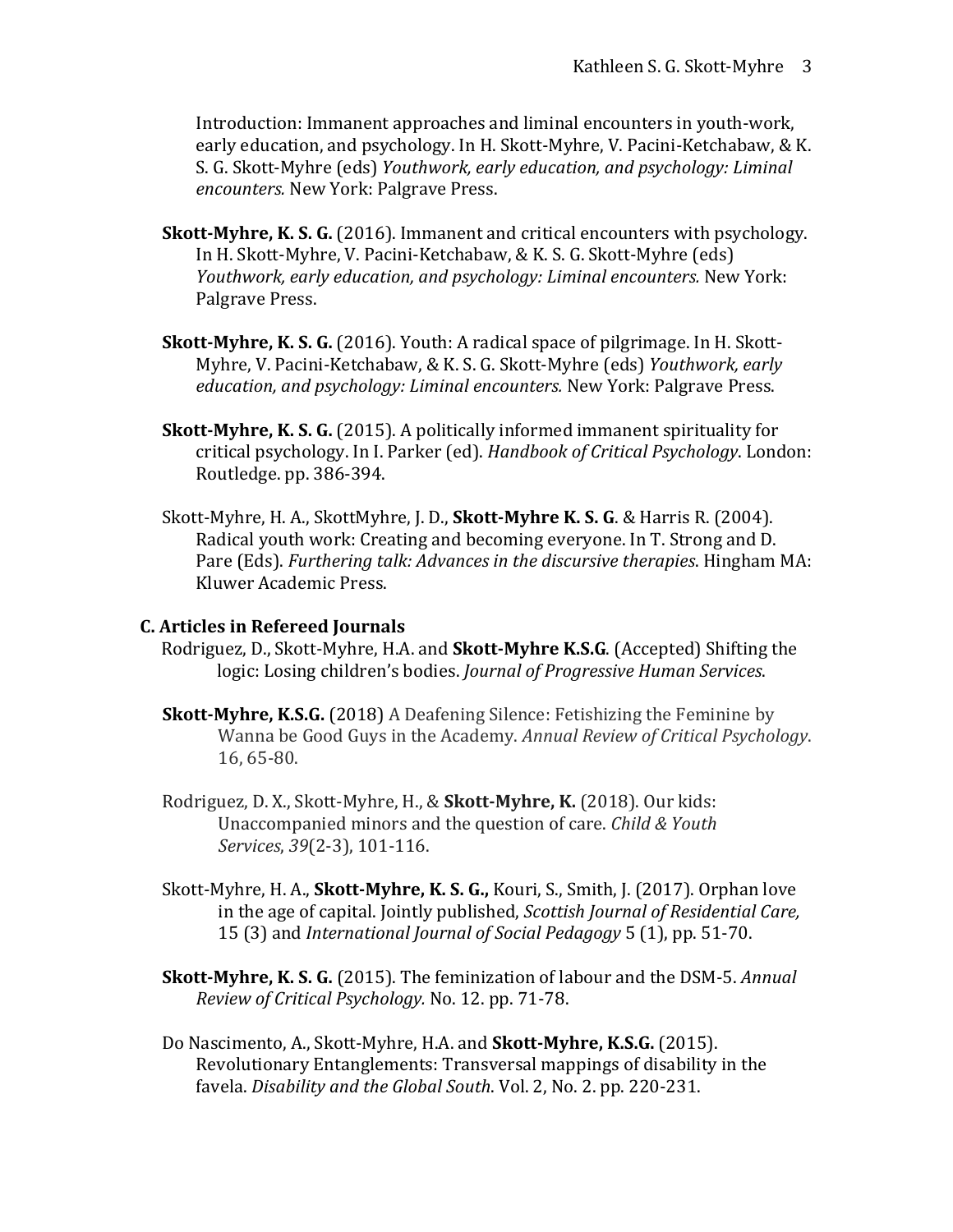- **Skott-Myhre, K. S. G.,** & Skott-Myhre, H. A. (2015). Revolutionary love: CYC and the importance of reclaiming our desire. *International Journal of Child, Youth, and Family Studies.* Vol. 6, No. 4, pp. 581-594.
- **Skott-Myhre, K. S. G.** (2012). Nomadic youth care. *Journal of Child, Youth and Family Studies.* Vol 3. No. 2-3.
- **Skott-Myhre, K.S.G.** and Skott-Myhre, H. A. (2011). Theorizing and applying child and youth care praxis as politics of care. *Relational Child and Youth care Practice.* Vol. 24, No. 1-2
- Skott-Myhre, H.A., **Skott-Myhre, K.S.G.** (2010). Parenting is/as youthwork. *Relational Child and Youth Care Practice.* Vol 3, No. 3. pp. 4-13.
- **Skott-Myhre, K.S.G.** (2009). Of families, mothers, gardens and alchemy: Rethinking relations between generations of women in youth work. *Relational Child and Youth Care Practice.* Vol. 22, No. 2. pp. 5-16.
- Skott-Myhre, H.A. & **Skott-Myhre, K.S.G.** (2009) Towards a radical ethics of care. *Journal of Child and Youth Care Work.* Vol. 24.
- Skott-Myhre, H.A. & **Skott-Myhre, S.K.G.** (2008) Radical youthwork: Love and community. *Relational Child and Youth Care Practice.* Vol. 20, No. 3, pp. 48-57.
- **Skott-Myhre, K.S.G.** (2007). Learning my mother's magic: Mothers, daughters, youth work and power. *Scottish Youth Issues Journal.* Vol. 10, pp. 29-40.

#### **D. Articles in Non-Refereed Journals**

**Skott-Myhre, K.S.G.** (2005). Aliens and adolescence. *International Youth and Childcare Network.* December.

#### **II. WORKS IN PROGRESS/FORTHCOMING**

**Skott-Myhre, K.S.G.** (Accepted). Beyond Development and Morality: Entanglements of Life as Political Praxis. In Beshara, R. (ed) *A critical introduction to psychology.*

Skott-Myhre, H.A., Kouri, S. and **Skott-Myhre, K.S.G**. (Revise and Resubmit) The perversity of colonial desire: The erotics of the settler unconscious. *Settler Colonial Studies.*

#### **III. PAPERS PRESENTED AT CONFERENCES OR LEARNED SOCIETIES**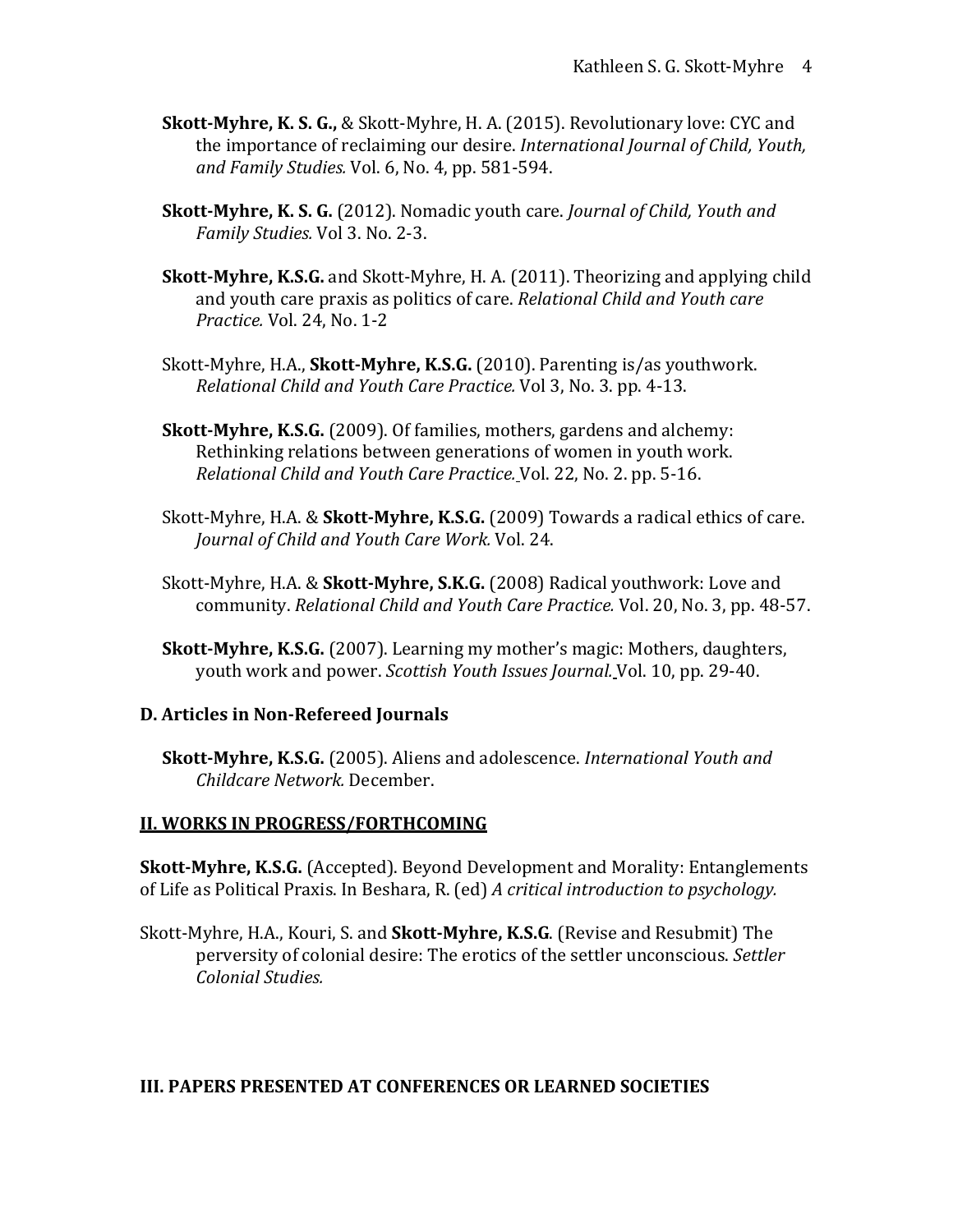# **A. Invited Addresses**

**Skott-Myhre, K.S.G.** (2018). State of the Community. University of West Georgia.

**Skott-Myhre, K.S.G**. and Skott-Myhre, H.A. (2018). Acadamie du Midi. A Let le Bain France.

**Skott-Myhre, K.S.G** Keynote (2017) Discourse Unit Jubilee, Manchester UK

**Skott-Myhre, K.S.G** (2016) Child and Youth Studies Colloqium. Brock University.

**Skott-Myhre, K. S. G.,** Skott-Myhre, H. A., Pacini-Ketchabaw, V., Kouri, S., Smith, J., White, J. (2014). Panel discussion: Liminal Spaces in Child and Youth Care. At Child and Youth Care in Action. University of Victoria, British Colombia, Canada.

**Skott-Myhre, K. S. G.,** & Skott-Myhre, H. A. (2014). Revolutionary Love. Presented at Child and Youth Care in Action. University of Victoria, British Colombia, Canada.

**Skott-Myhre, K. S. G.** (2013) Witches, fairies and nomads: Towards a 21<sup>st</sup> century feminism. Presentation and workshop for LaGuardia Community College, Department of Psychology, Long Island City, New York.

**Skott-Myhre, K. S. G.** (2009) Love your body: Positive body image and acceptance for you and your children. Presentation and workshop at the Niagara Parenting Conference. Ridley College, Ontario, Canada

**Skott-Myhre, K. S. G.** (2006) Auditory and Visual Deleuzians. Panel discussant for the Theory Session at the Hearing Voices Network Anniversary Celebrations, Manchester Metropolitan University, Manchester England.

# **B. Papers Presented**

**Skott-Myhre, K. S. G.** (2019). The body as a site for revolutionary CYC practice. Presented at the Annual Child and Youth Care in Action Conference. University of Victoria, British Colombia, Canada.

**Skott-Myhre, K. S. G.** (2016). Fairies, polyphasic consciousness, and immanent spirituality: Implications for transpersonal psychotherapy. Presented at the 20th Transpersonal Psychology Section Annual Conference: Spirituality, Psychology & Wellbeing: Transpersonal Psychology in Practice

**Skott-Myhre, K. S. G.** (2015). The Shamanic power of the joyful unconscious. Presented at the Annual American Psychological Association Convention. Toronto, Canada.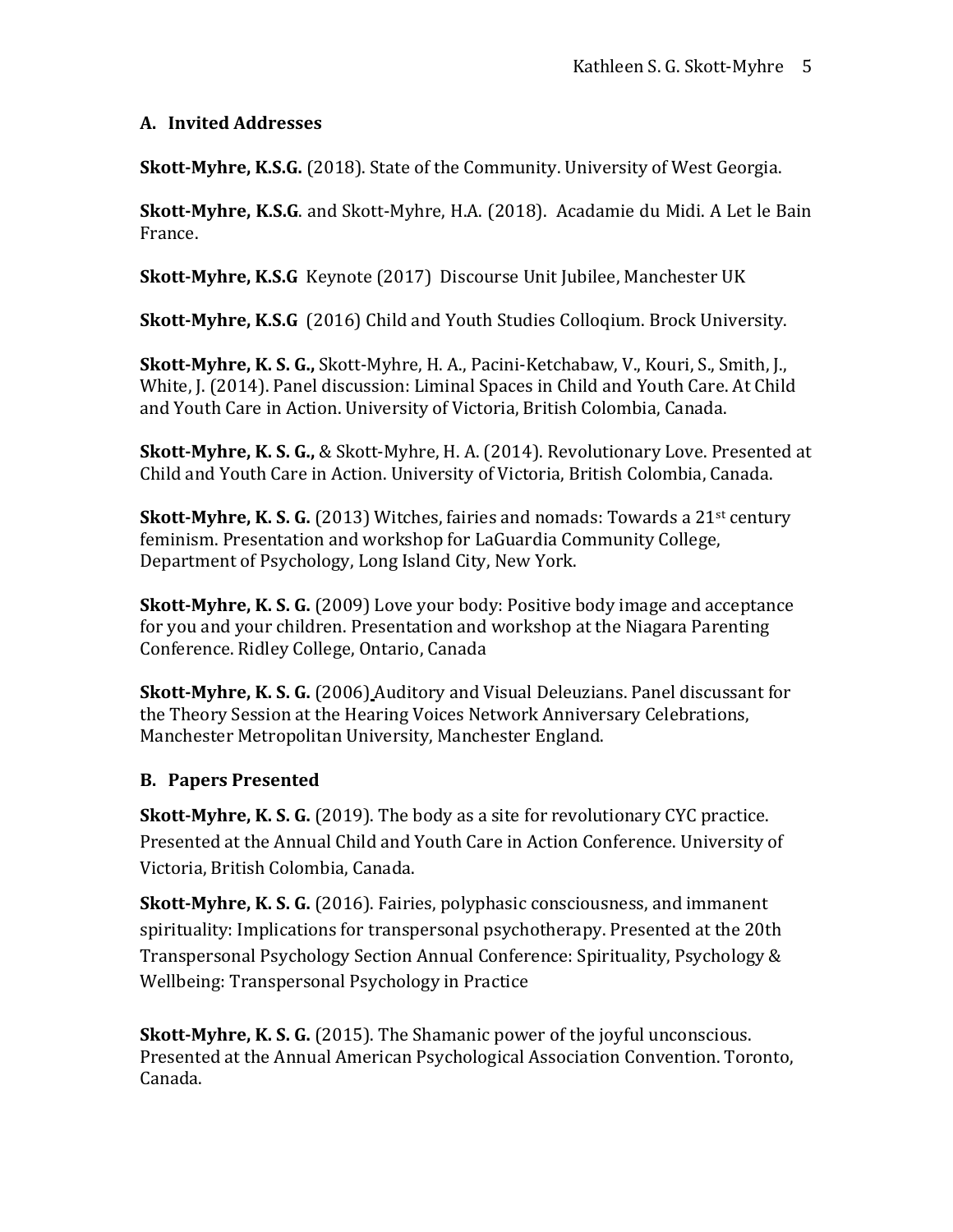**Skott-Myhre, K. S. G.,** & Skott-Myhre, H. A. (2015). Rakuness: Schizoanalysis and the work of Paul Soldner. Presented at the Thinking Through Deleuze: Nomadic Subjects, Global Citizenship and Posthumanism Conference. Brock University, St. Catherines, Ontario, Canada.

**Skott-Myhre, K. S. G.** (2012). The feminization of labour and the DSM-5. Presented at the Bi-Annual Marxism and Psychology Conference. Morelia, Mexico.

**Skott-Myhre, K. S. G.** (2011).Towards a nomadic feminist ethics of care. Presented at the Annual Child and Youth Care in Action Conference. University of Victoria, British Colombia, Canada.

**Skott-Myhre, K. S. G.** (2010). Temple Grandin: Autism self-narratives, the mass media and becoming autistic. Presented at the Midwest Popular Culture Association Conference. Minneapolis, Minnesota

Skott-Myhre, H. A. & **Skott-Myhre, K. S. G.** (2006). Radical youthwork: Towards a radical ethics of care. Presented at the Beyond Borders International Child and Youth Care Conference. Montreal, Canada

**Skott-Myhre, K. S. G.** (2006). Learning my mother's magic: Mothers, daughters, youth work and power. Presented at the Young People, Risk, Resistance and Resilience Conference. University of Strathclyde, Glasgow, Scotland

Skott-Myhre, H. A., & **Skott-Myhre, K. S. G.** (2006). Radical youth care: Love and community. Presented at the Annual Child and Youth Care in Action Conference. University of Victoria, British Colombia, Canada.

# **C. Campus or Departmental Talks**

- 2017 Facilitator: *Courageous Conversations*.
- 2016 Presenter: *Learning to Listen*. Presented for Engage West Staff Edition
- 2016 Facilitator: *Courageous Conversations*
- 2015 Facilitator: *Courageous Conversations*
- 2014 Panel: *A place at the table.* Film viewing and discussion.
- 2009 Presenter: *Feminism at Brock University: Moving it forward.* Presented for International Women's Day. Brock University, Ontario, Canada.
- 2008 Panel: *White allies, anti-oppression and strategic action at Brock University*. Telling our stories: Blackness, identities and institutions. Brock University, Ontario Canada.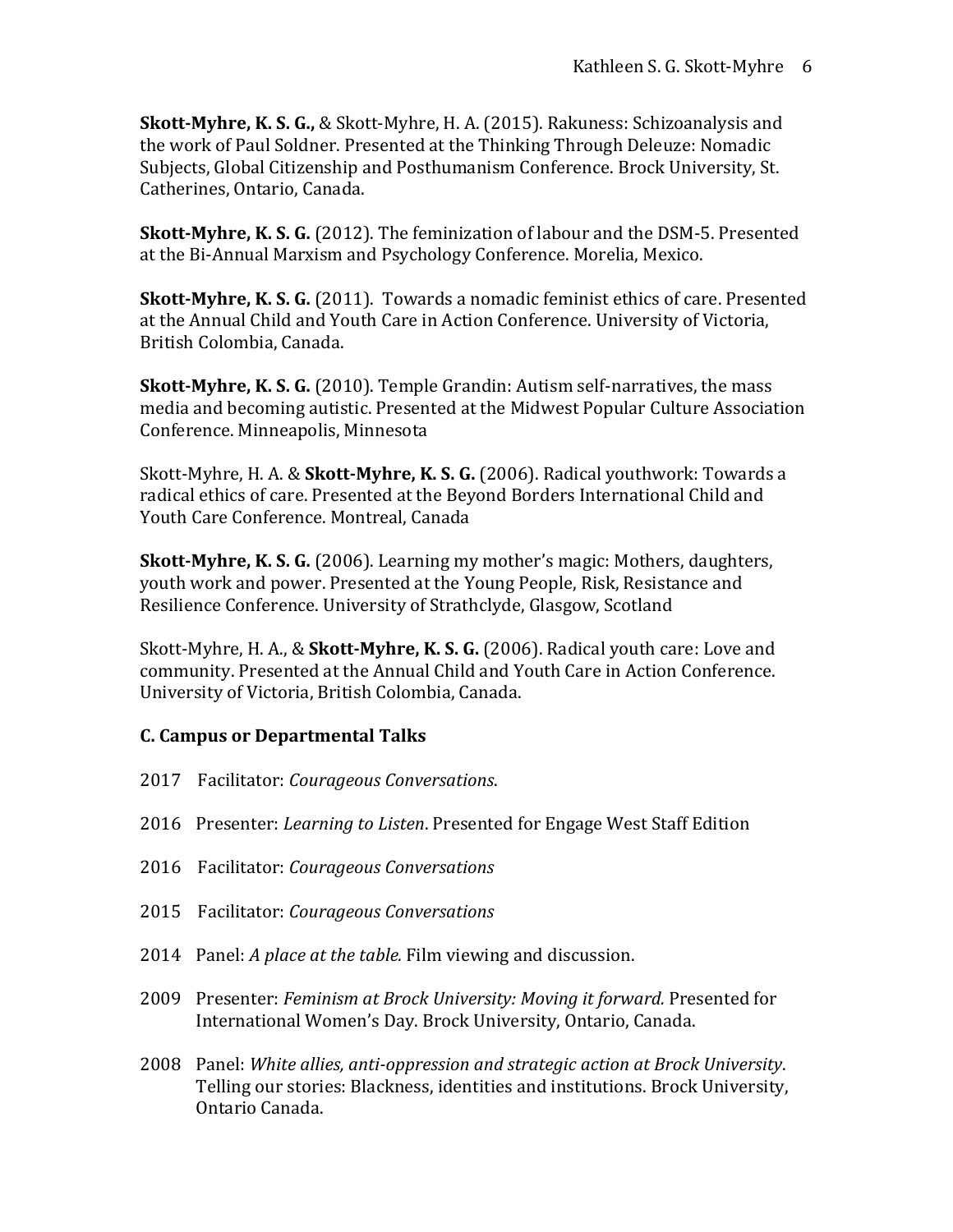- 2007 Presenter: *Lonleygirl15: The question of virtual community.* Department of Popular Culture Colloquium Series. Brock University, Ontario, Canada.
- 2002 Presenter: *Deconstructing the Bethel Barbie*. Presented for Women's History Month. Bethel College, Saint Paul, Minnesota, USA

#### **C. Workshops Organized and Facilitated**

- 2005 Family transitions: Adjusting to university life. Miami University, Oxford, OH, USA.
- 2005 De-stigmatizing Depression: How and when to ask for help. Miami University, Oxford, Ohio, USA.
- 2005 Addressing suicidal ideation. Miami University, Oxford, OH, USA
- 2005 What do I do if I think my friend may have an eating disorder? Miami University, Oxford, Ohio, USA.

#### **GRANTS**

- 2014 Presidential grant assistance. (\$7,070) not funded. University of West Georgia.
- 2013 Presidential grant assistance. (\$7,999) not funded. University of West Georgia.

#### **OTHER CREATIVE AND SCHOLARLY ACTIVITIES**

#### **Services as an assessor/referee**

- 2014 International Journal of Child, Youth and Family Studies
- 2013 Theory and Psychology
- 2011 University of Toronto Press

#### **Consulting**

**Skott-Myhre, K. S. G.** (1999-2001). Youth Prostitution; Street Outreach; Harm Reduction; HIV Education; Safer Sex for at Risk Youth. Face-to-Face Health and Counseling, Saint Paul, Minnesota, USA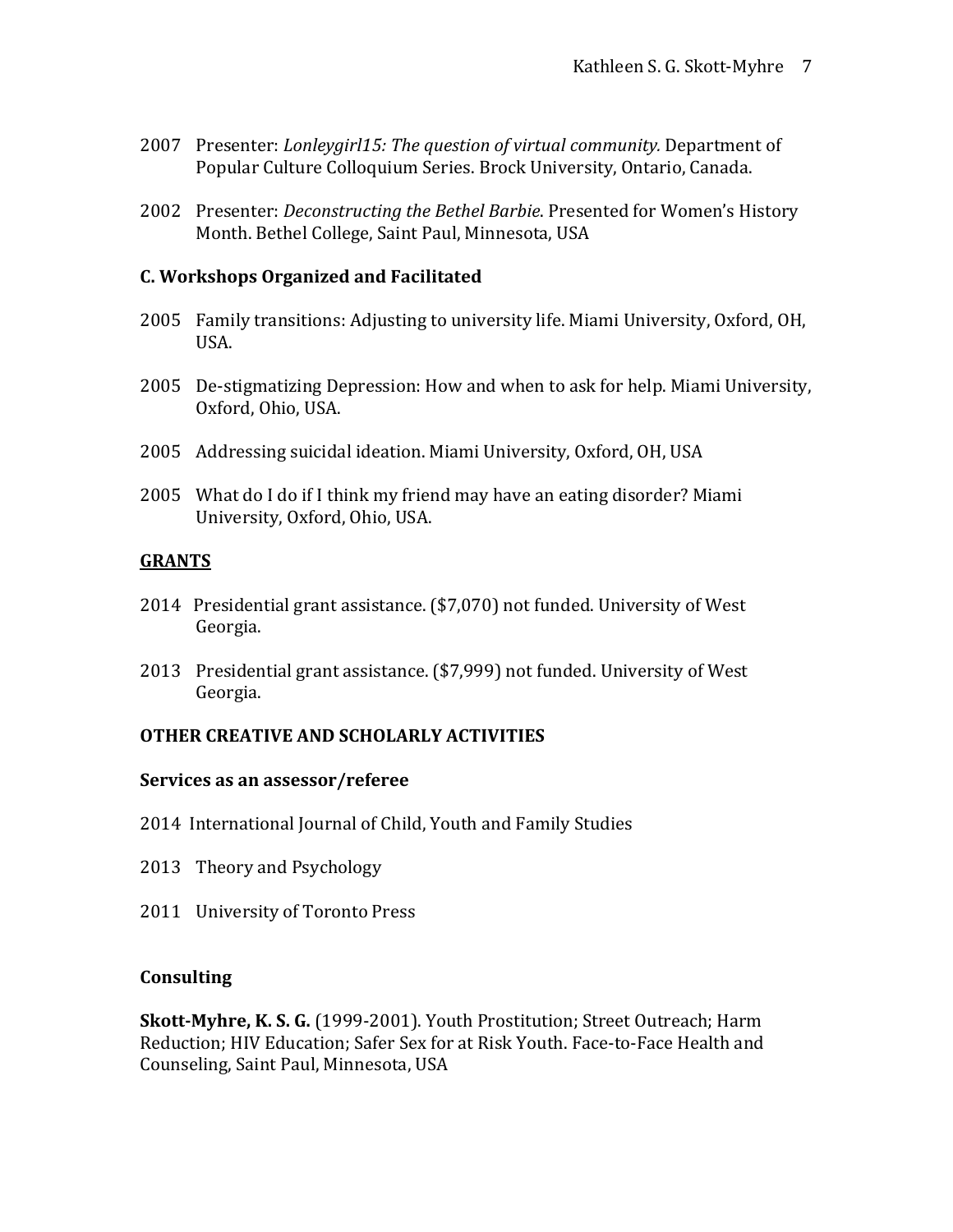**Skott-Myhre, K. S. G.** (1999). The Value of Arts Education. St Paul Public Schools, School Board, Saint Paul, Minnesota, USA

#### **OTHER Conference Organization**

- 2018 Jim Klee Forum and Workshop. Committee. University of West Georgia, Carrollton Georgia.
- 2018 Lois Holzman. Organizer. University of West Georgia, Carrollton Georgia.
- 2015 Jim Klee Forum and Workshop. Organizer. University of West Georgia, Carrollton Georgia.
- 2015 Student Presentation of Annual Research Conference (SPARC). Co-organizer. University of West Georgia, Carrollton, Georgia.
- 2014 Student Presentation of Annual Research Conference (SPARC). Co-organizer. University of West Georgia, Carrollton, Georgia.
- 2013 Student Presentation of Annual Research Conference (SPARC). Co-organizer. University of West Georgia, Carrollton, Georgia.
- 2003 Metastasizing Capital. Co-organizer. Brock University, St. Catharines, Ontario, Canada.

#### **Workshops/Training Seminars**

**Skott-Myhre, K. S. G.** (2003). Hypnosis with children. Published video available through Banyan Hypnosis Center for Training and Services, St. Paul, MN, USA.

#### **Academic Distinction:**

- 2014 Nominated for Best of the West Values Recognition
- 2009 Nominated for the Thompson Teaching award for part-time faculty

# **TEACHING ACTIVITIES**

#### **A. University of West Georgia**

2015 – 2016 PSYC 6287: Clinical Practicum. 2 sections. PSYC 7810: Tutorial, clinical practicum. 2 sections. PSYC 5085: Introduction to Art Therapy. 1 section. PSYC 5085: Multiculturalism, Race, & Racism. 1 section. PSYC 6881: Masters Seminar. 1 section. PSYC 3150: Abnormal Psychology. 1 section.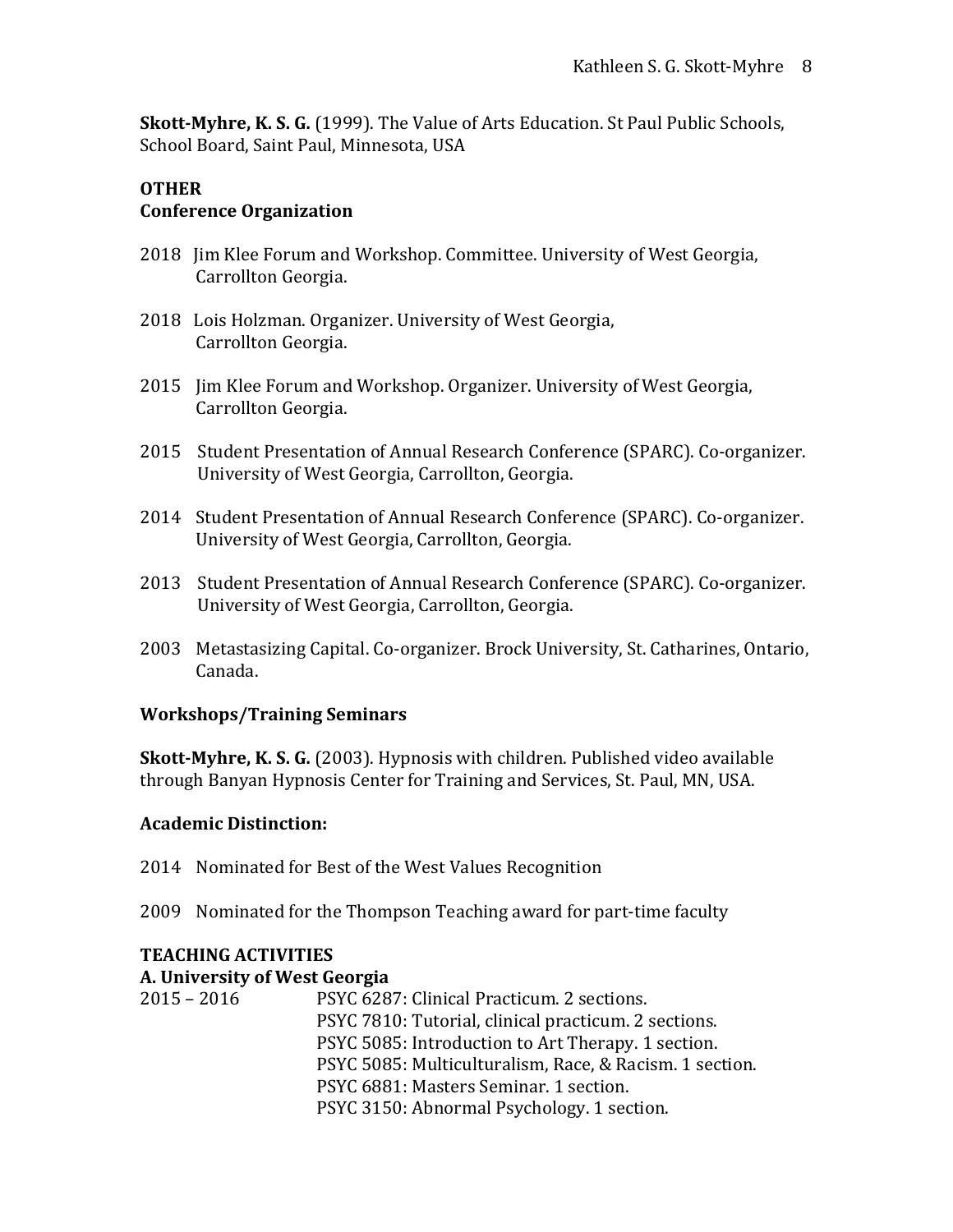| $2014 - 2015$                                                  | PSYC 3150: Abnormal Psychology. 3 sections.<br>PSYC 4085: Teaching Mentorship. 1 section.<br>PSYC 5085; Teaching Mentorship. 1 section.<br>PSYC 4085: Feminist Psychology. 1 section.<br>PSYC 5085: Feminist Psychology. 1 section.<br>PSYC 6287: Clinical Practicum. 2 sections.<br>PSYC 7810: Tutorial, clinical practicum. 2 sections.<br>PSYC 6260: Clinical Hypnosis. 1 section.                     |  |
|----------------------------------------------------------------|-----------------------------------------------------------------------------------------------------------------------------------------------------------------------------------------------------------------------------------------------------------------------------------------------------------------------------------------------------------------------------------------------------------|--|
| $2013 - 2014$                                                  | PSYC 3150: Abnormal Psychology. 2 sections.<br>PSYC 4085: Feminist Psychology. 1 section.<br>PSYC 5085: Feminist Psychology. 1 section.<br>PSYC 6260: Clinical Hypnosis. 2 sections.<br>PSYC 6287: Clinical Practicum. 2 sections.<br>PSYC 7810: Tutorial, clinical practicum. 2 sections.<br>PSYC 8006: Advanced Qualitative Research Methods. 1<br>section.<br>PSYC 8551: Teaching Tutorial: 1 section. |  |
| $2012 - 2013$                                                  | PSYC 3150: Abnormal Psychology. 4 sections<br>PSYC 6785: Brief and Narrative Therapies. 1 section.<br>PSYC 8584: Brief and Narrative Therapies. 1 section.<br>PSYC 6287: Clinical Practicum. 3 sections.<br>PSYC 7810: Tutorial, clinical practicum. 3 sections.<br>PSYC 8006: Advanced Qualitative Research Methods. 1<br>section.                                                                       |  |
| $2011 - 2012$                                                  | PSYC 3150: Abnormal Psychology. 4 sections.<br>PSYC 4850: Critical Disabilities. 1 Section.<br>PSYC 5850: Sorcery & Transformation. 1 section.<br>PSYC 6284: Psychopathology and Health. 1 section.<br>PSYC 6287: Clinical Practicum. 3 sections<br>PSYC 7810: Tutorial, clinical practicum. 3 sections.                                                                                                  |  |
| <b>Online Courses</b>                                          |                                                                                                                                                                                                                                                                                                                                                                                                           |  |
| 2018<br>2015                                                   | PSYC 3150: Abnormal Psychology. 1 section.                                                                                                                                                                                                                                                                                                                                                                |  |
| 2014                                                           | PSYC 3150: Abnormal Psychology. 1 section.                                                                                                                                                                                                                                                                                                                                                                |  |
| 2013                                                           | PSYC 3150: Abnormal Psychology. 1 section.                                                                                                                                                                                                                                                                                                                                                                |  |
| <b>Supervision or Student Work Directed</b><br><b>Doctoral</b> |                                                                                                                                                                                                                                                                                                                                                                                                           |  |

| <b>Bethany Morris</b> | Chair            | 2018        |
|-----------------------|------------------|-------------|
| Michael Frazier       | Committee member | 2015        |
| Leandro Olsanski      | Chair            | In Progress |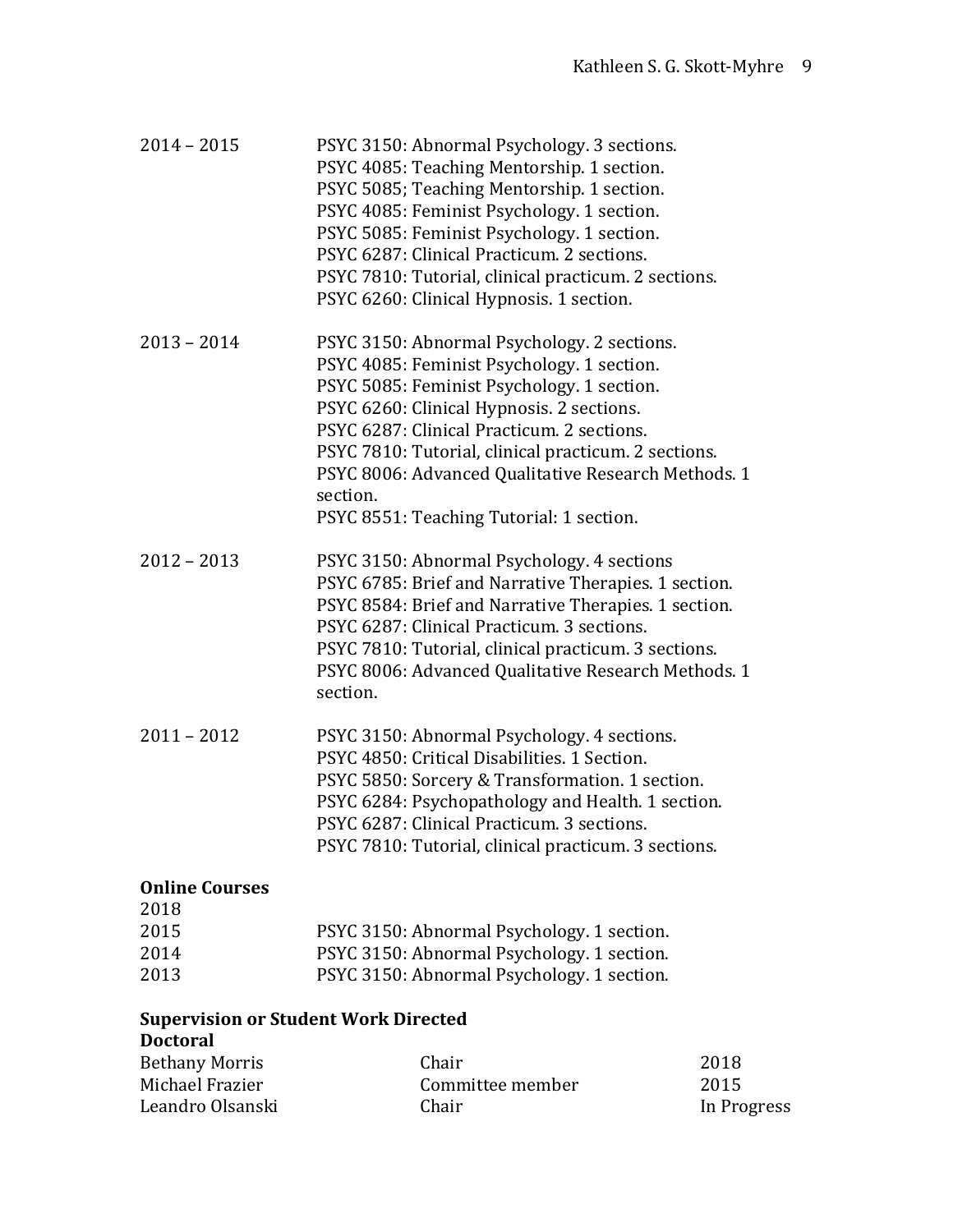| <b>Weston Robins</b>                                     | Chair                                                                                                                                                                                                                                                                                                                                       | In Progress         |
|----------------------------------------------------------|---------------------------------------------------------------------------------------------------------------------------------------------------------------------------------------------------------------------------------------------------------------------------------------------------------------------------------------------|---------------------|
| <b>Masters</b><br>Virginia Hutton<br><b>Kelsey Smith</b> | Chair<br>Committee member                                                                                                                                                                                                                                                                                                                   | In Progress<br>2014 |
| 2019                                                     | <b>Independent Study/Directed Reading</b><br><b>Gender Bias in Psychology</b>                                                                                                                                                                                                                                                               |                     |
| 2018                                                     | Deleuze & Guattari Schizo-analysis<br>Feminism & Material Subjectivity<br>Grief & Loss                                                                                                                                                                                                                                                      |                     |
| 2017                                                     | <b>Multicultural Counseling</b><br>Working with Children<br>Deconstructing Developmental Psychology                                                                                                                                                                                                                                         |                     |
| 2016                                                     | Narrative therapy, 4 sections                                                                                                                                                                                                                                                                                                               |                     |
| 2015                                                     | <b>Advanced Clinical Hypnosis</b><br>Deleuze & Guattari<br>Psychology of Addiction<br>Data Collection & Analysis<br>Autoethnography, 2 sections<br>Trauma & Recovery<br>Alternative Approaches to Understanding Psychosis<br>Narrative Therapy<br>The Schizoanalytic Unconscious<br>Yoga Teacher Training<br><b>Equine Assisted Therapy</b> |                     |
| 2014                                                     | <b>Couples and Family Therapy</b><br><b>Advanced Theories in Feminist Psychology</b><br><b>Advanced Clinical hypnosis</b><br>Psychopathology and Health<br>Youth Leadership                                                                                                                                                                 |                     |
| 2013                                                     | Practicum Experience in Human Services (undergraduate)                                                                                                                                                                                                                                                                                      |                     |
| 2012                                                     | <b>Foucault and Psychology</b><br>Narrative Therapy<br>Practicum Experience in Human Services (graduate)<br>Psychology and Popular Culture                                                                                                                                                                                                  |                     |
|                                                          | <b>Prock University St Catherines Ontario Canada</b>                                                                                                                                                                                                                                                                                        |                     |

**Brock University, St. Catherines, Ontario, Canada Courses Taught** Abnormal Psychology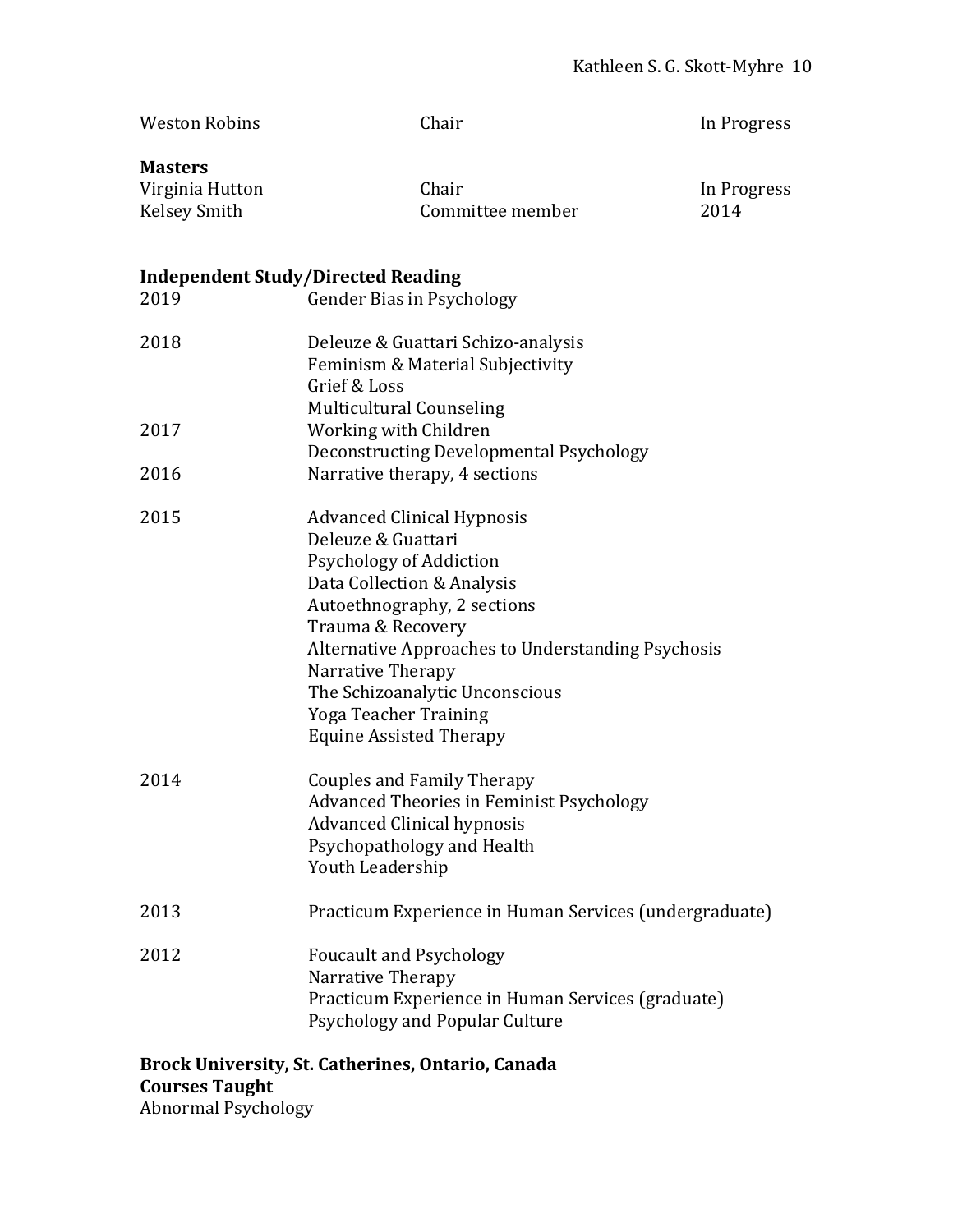Adolescent Development Children, Youth and Families Children, Youth and Popular Culture Contemporary Issues in Childhood and Youth Studies Critical and Postmodern Theories of Children and Youth Critical Disability Studies Embodiment of Children and Youth Introductory Psychology Multiculturalism, Race and Racism Peer Cultures Personal Growth and Helping Others Qualitative Research Methods Quantitative Research Methods The Development of Peer Relationships The Development of Self and Identity

#### **Supervision or Student Work Directed Masters Thesis**

| Connie Stowe, M.A., Child and Youth Studies       | 2013 |
|---------------------------------------------------|------|
| Sue Ethrington, M.A., Child and Youth Studies     | 2012 |
| Jessica Mills, M.A., Child and Youth Studies      | 2010 |
| Chelsea Tredenick, M. A., Child and Youth Studies | 2009 |
| Korinne Weima, M.A., Child and Youth Studies      | 2008 |

#### **Honours Thesis**

| Leila Younes, Honours, Child and Youth Studies        | 2010 |
|-------------------------------------------------------|------|
| Connie Stowe, Honours, Child and Youth Studies        | 2010 |
| Amanda Munnary, Honours, Child and Youth Studies      | 2009 |
| Karen Thompson, Honours, Child and Youth Studies      | 2009 |
| Shaunna Smith, Honours, Child and Youth Studies       | 2009 |
| Rachel Deitrich, Honours, Child and Youth Studies     | 2007 |
| Arielle VanDerWeide, Honours, Child and Youth Studies | 2006 |
|                                                       |      |

# **Supervision or Student Work Directed Masters Thesis**

Angela Slade, Masters, Child and Youth Care 2012

# **Miami University, Oxford Ohio**

Abnormal Psychology

#### **Bethel University, St. Paul, Minnesota**

Personal Growth and Helping Others